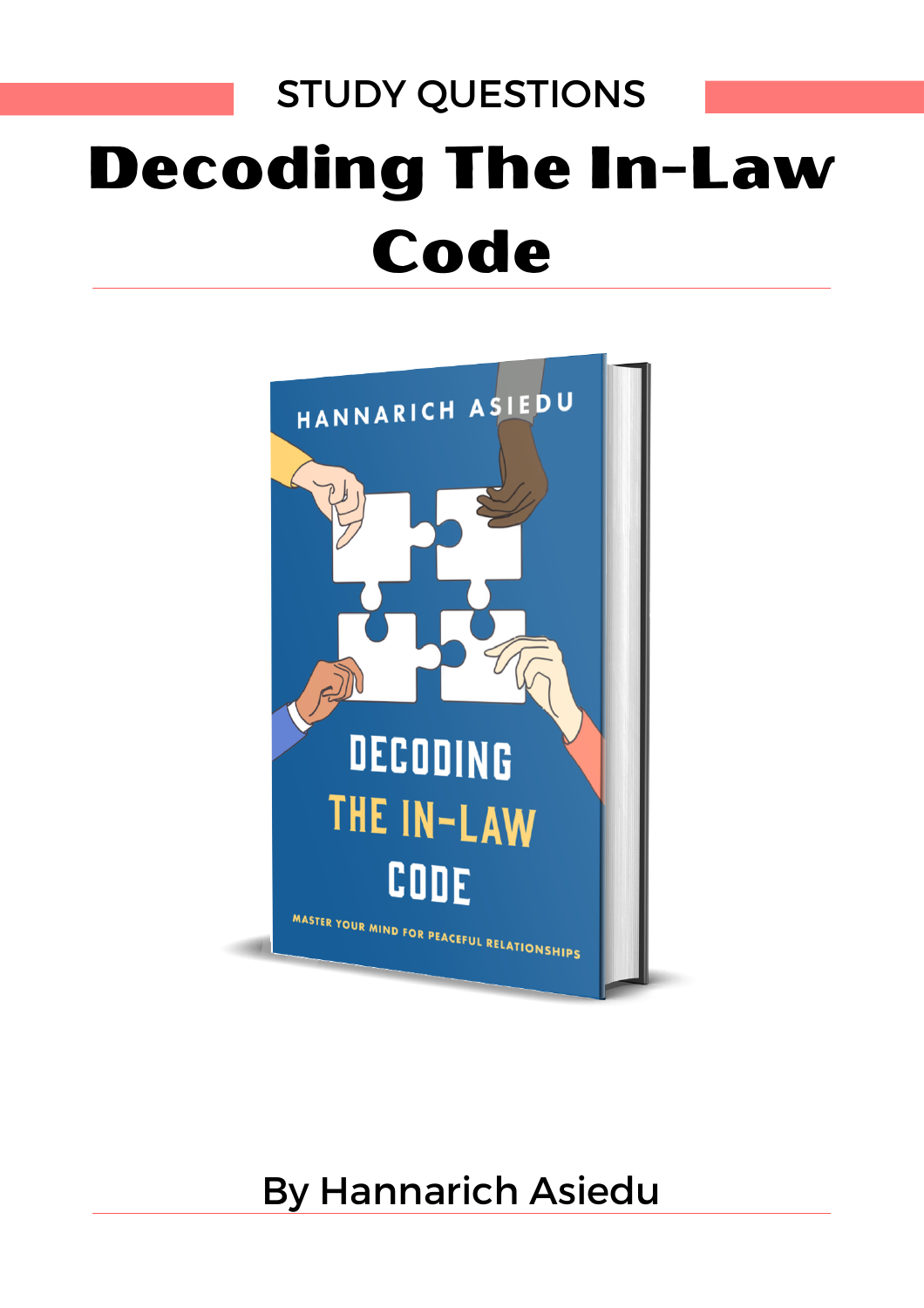This study aims to elicit questions, answers, and conversations about the in-law problem. Most of the answers to the questions can be found in the "Decoding the In-Law Code" book.

As we have these conversations, we hope that it will allow people to talk about an otherwise very "taboo" topic of in-law relations and find practical, scriptural advice to tackle the challenge.

The questions are divided categorically into chapters. Answers to each chapter's questions can be found in the same chapter of the book.

### **Chapter One - Admitting**

- What comes to mind when you hear the word "IN-LAW." 1.
- What have your experiences been with your In-Law relations? 2.
- What is the situation of friends and family with their in-laws? 3.
- What category would you place your in-laws in? 4.
- 5. Admitting that we have problems with our in-laws is often a challenge. In your understanding, why is this often so?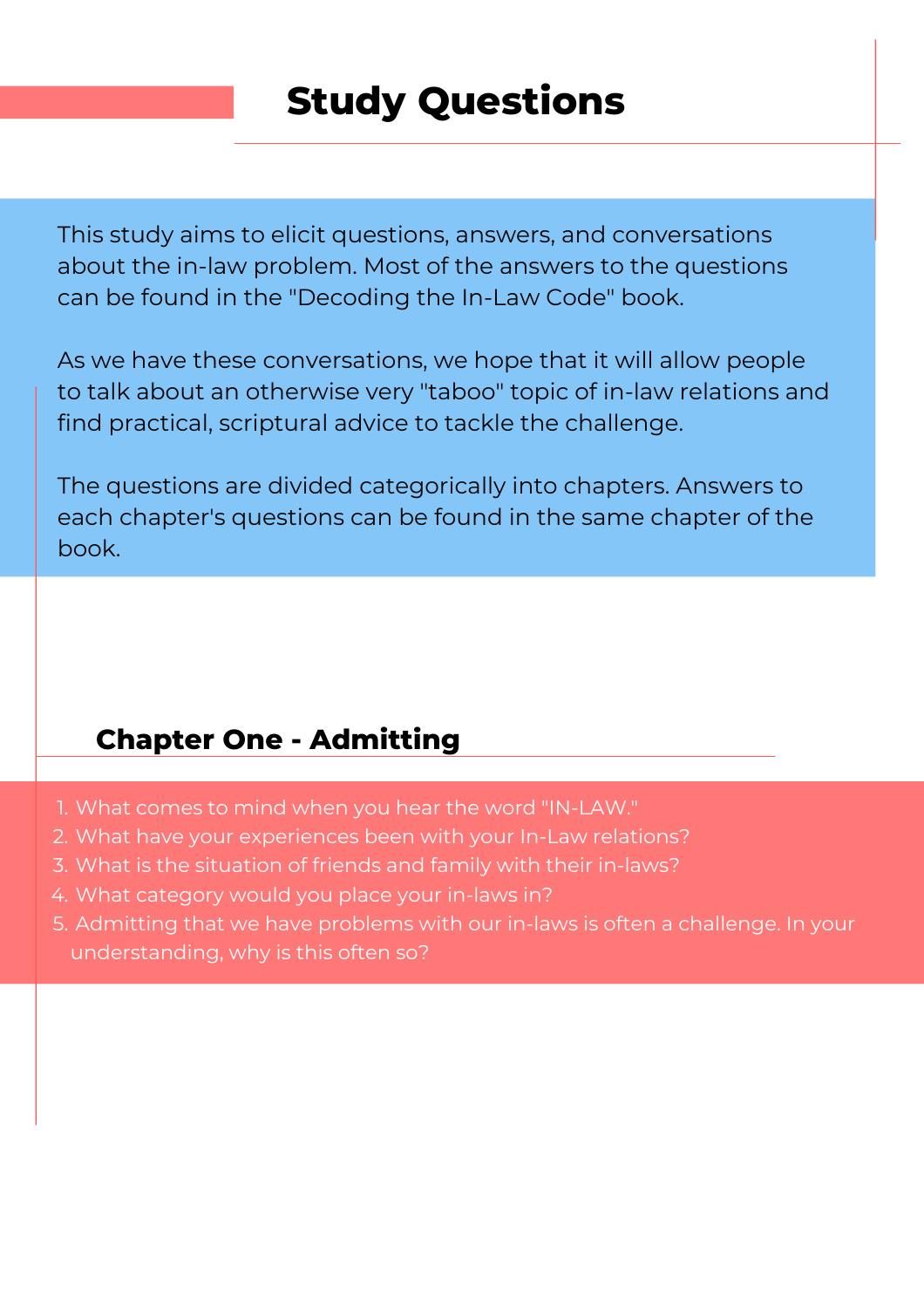#### **Chapter Two - Call a Spade a Spade**

- Marriage unites two families; This is the popular saying. But is this the norm in 1. reality in your experience and that of friends and family?
- 2.How much of your parents-in-law's past would you say you know very well?
- 3. Do you think it is necessary to learn more about your in-laws, upbringing, marriage, even childbirth stories, etc.?
- Would you "pretend" to love your in-laws when you actually don't? If yes, why, 4. and if no, why not?
- What came to mind when you first saw the chapter "Fake it till you Make it" on 5. Page 12? Do you agree with that point? Why and why not?

#### **Chapter Three - Shout the Praise**

- 1. Do you tell your parents when your spouse does some nice things for you or the kids? Do you think this is necessary?
- 2. How often do you think about death?
- 3. How much older are your in-laws compared to you? (ask participants to calculate their age versus that of their in-laws) . What is the age difference between participants and their in-laws? All things being equal and using our biological calendar, who is closest to death?
- How has the realization of the age difference between you and your in-laws 4. changed your mindset
- 5. In your opinion, do you think your spouse is overly dependent on their parents? Do you think they are still a mommy or daddy's boy or girl?
- 6. How has "All Grown Up" changed your perception of how you see your spouse's relationship with their parent?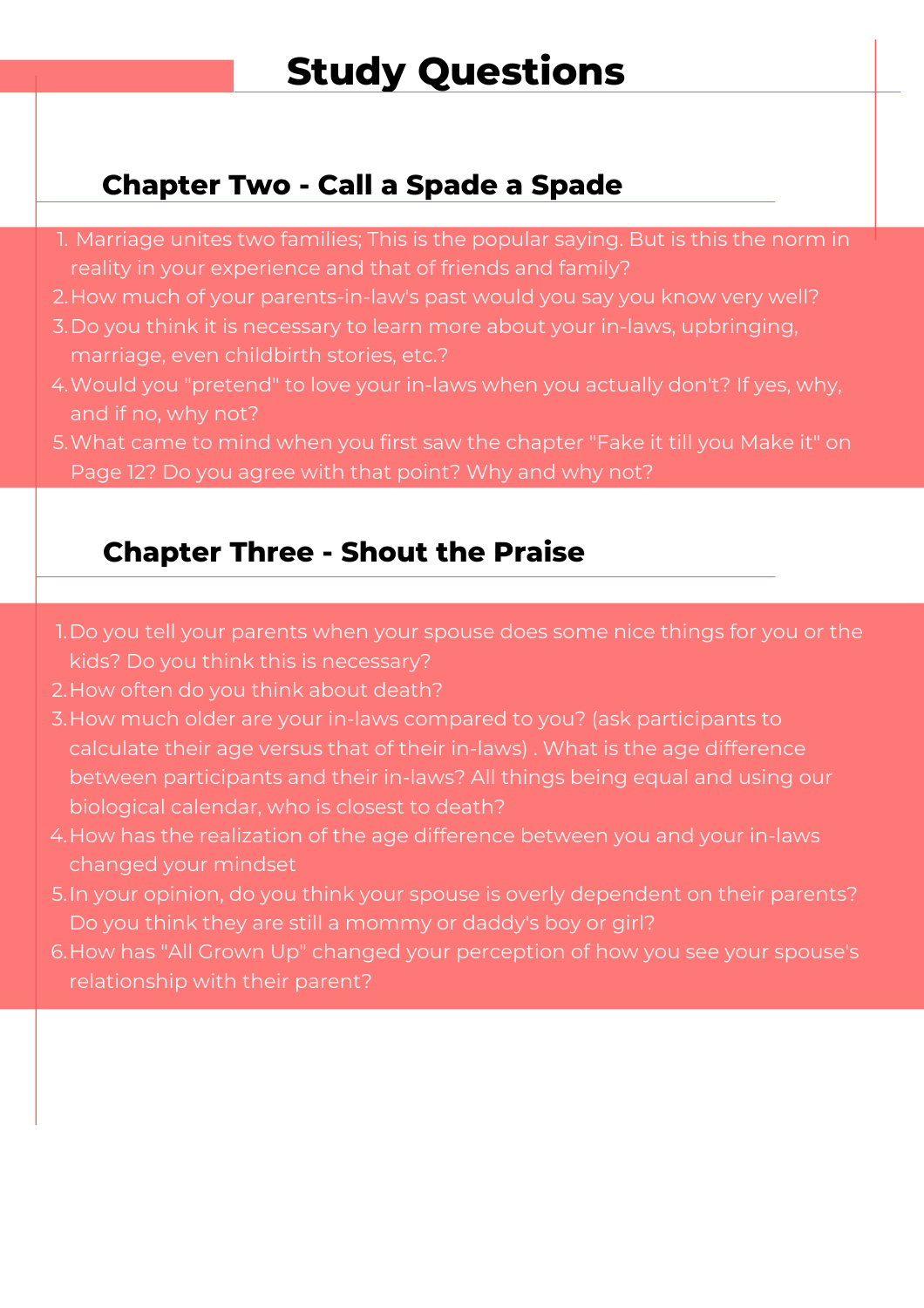### **Chapter Four - The Tolerance Hat**

- 1. Do you think you tolerate your in-laws? If yes, how so? If not, how so? Any examples?
- 2. Do you sometimes feel like you are in competition with your in-laws on the affection and love of your spouse? Parent in-laws and sibling in-laws alike?
- 3. How was your relationship with your siblings after you got married? Did you notice a change? Was it a positive or a negative one?
- What is the relationship between your spouse and his siblings? Did you notice a 4. change? Was it a positive or a negative one?
- 5. Do you find it easier to forgive your friends or even strangers when they wrong you than to forgive your in-laws?
- 6. Do you feel you are holding on to any past hurts from your in-laws?
- Take the "forgiveness test" in chapter 4, page 28 of "Decoding the In-law Code." 7.

## **Chapter Five - All Hands Are Not Equal**

- What does fairness mean to you? Do you think your in-laws and your parents 1. should be treated in the same manner to bring about fairness?
- 2. Are your parents and the parents of your spouse on good terms? Which of these one words would you use to describe their relationship? Cordial? Agreeable? Close? Enjoy? Happy? Toxic? Anger? Hatred? Nonchalant? Respectable? (let participants write words anonymously, collect the total, and determine the percentage for all the words)
- Would you say your siblings' in-laws have the same temperaments as you? Do 3. they behave in the same ways you do?
- Would you say your sibling-in-law is your friend? 4.
- Would you say you had some expectations of your in-laws that have been met 5. or unmet?
- 6. Do you often expect gratitude? When not shown to you, how do you often react?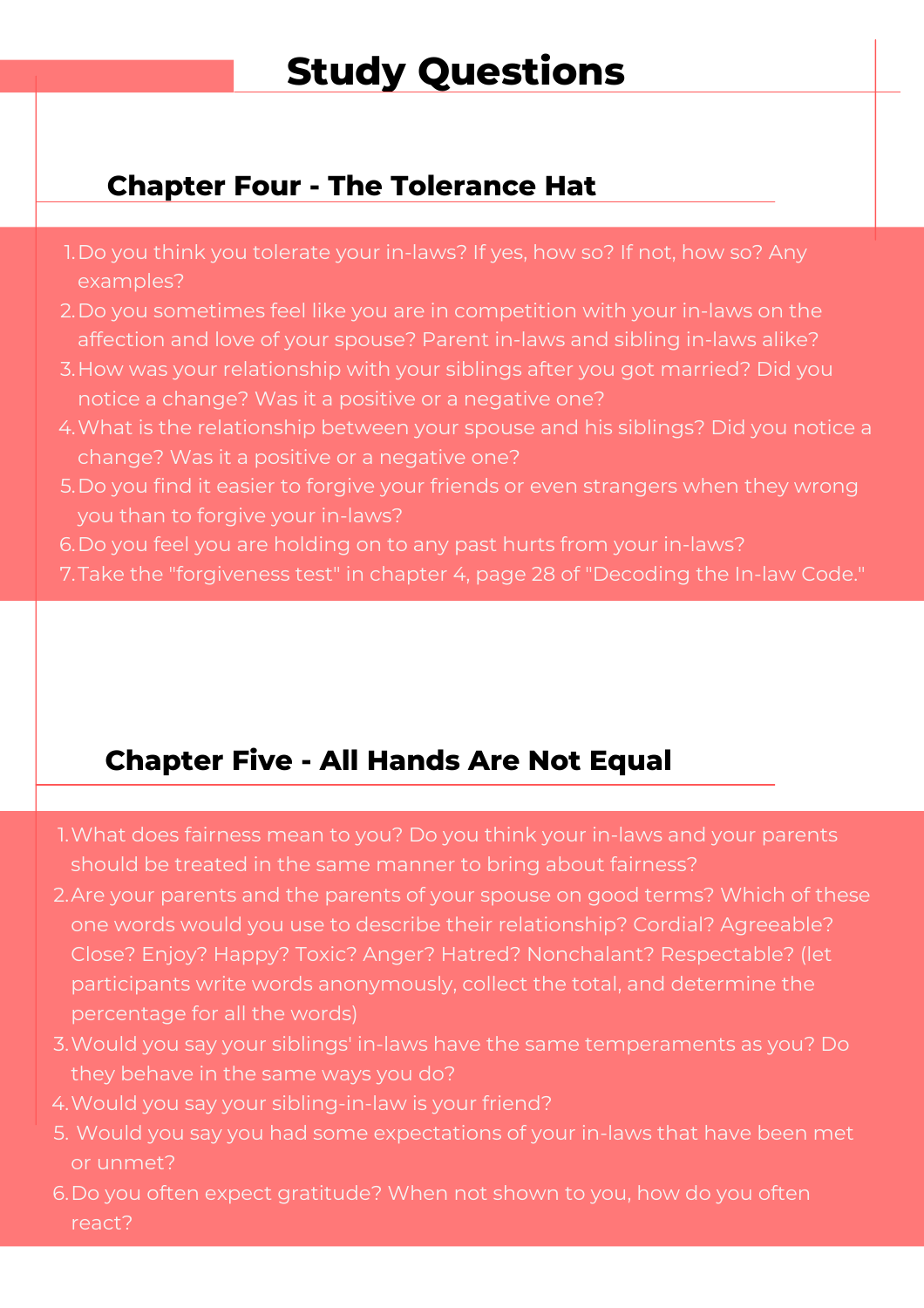## **Chapter Six - When It's Still Not Working**

- 1.In your opinion, what do you think is the most important action you have taken to try to form a peaceful relationship with your in-laws? Did it work? Why or why not?
- 2. How often do you think you prayed for your in-laws or your relationship with them, specifically in the past year? Less than five times? Less than ten times? Less than 20 times? (participants should be asked to vote by a show of hands)
- Maybe you have prayed and prayed, but you still can't seem to get a grip on your 3. relationship with your in-laws; what then? Page 52
- Assuming your parents-in-law may never change? Somehow it has been 4. foretold to you that this is precisely how they will relate with you till their death. So, in this instance, what will you do? Will you implement the Four Ps?
- Which of the Four Ps do you find to be most challenging? Why is this so? 5.

### **Chapter Seven - Living With In-Laws**

- 1.Have you ever lived with your in-laws? When was the longest/ shortest period you lived with them?
- Will you do so again based on how things went while they visited? 2.
- 3. Did you put measures to ensure that their next visit is better than the previous one? Example mending misunderstandings, setting boundaries, etc
- What were some of the pre-checks you put in place before your in-laws' visit? 4. For example, did you pray about the visit? Plan the duration? Determine who does what household chores- cleaning, laundry, etc.?
- 5. Do you feel your family had to alter their lifestyle during your in-laws' visit?
- 6. Did you think their visit with you was beneficial? For example, if you have kids, did you use the free time their visit may have afforded you?
- Did you and your spouse take the time to decide, assess, etc., at the end of their 7. visit?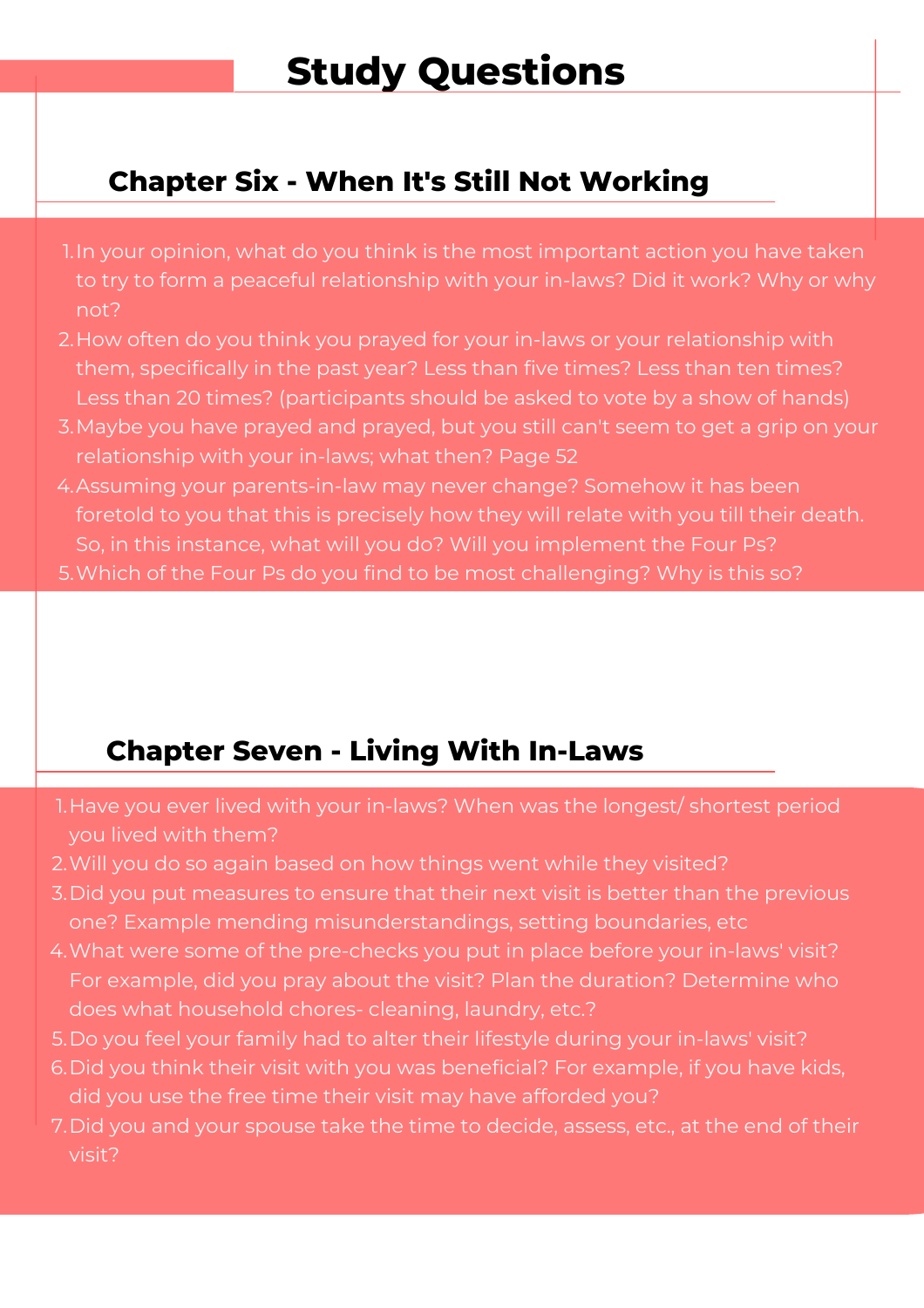## **Chapter Eight - Conversation Starters**

- What topics of discussion do you and your in-laws often have? 1.
- 2. Do you find it challenging to come up with topics to create a conversation with your in-laws?
- What activities do you usually engage in with your in-laws? 3.
- What activities do your kids often do with their grandparents? 4.
- 5. Are your in-laws / your parents' technology savvy?
- What are some of the advantages of technology regarding your communication 6. with your in-laws?
- What are some of the challenges that have come up with technology and your 7. in-laws?
- 8. Do you feel like your in-laws may be having a problematic timing with their old ages? In what ways?

## **Chapter Nine - Death of My Mother-In-Law**

- Are your in-laws alive? 1.
- 2. Are your parents alive?
- If your in-laws would pass away today, what is the one thing you wish you could 3. do with or for them before their passing?
- How do you think you can show your support to your spouse when their parent 4. passes away?
- 5. Do you think you will be affected by the loss of your in-law?
- 6. Do you think your marriage will be affected by the loss?